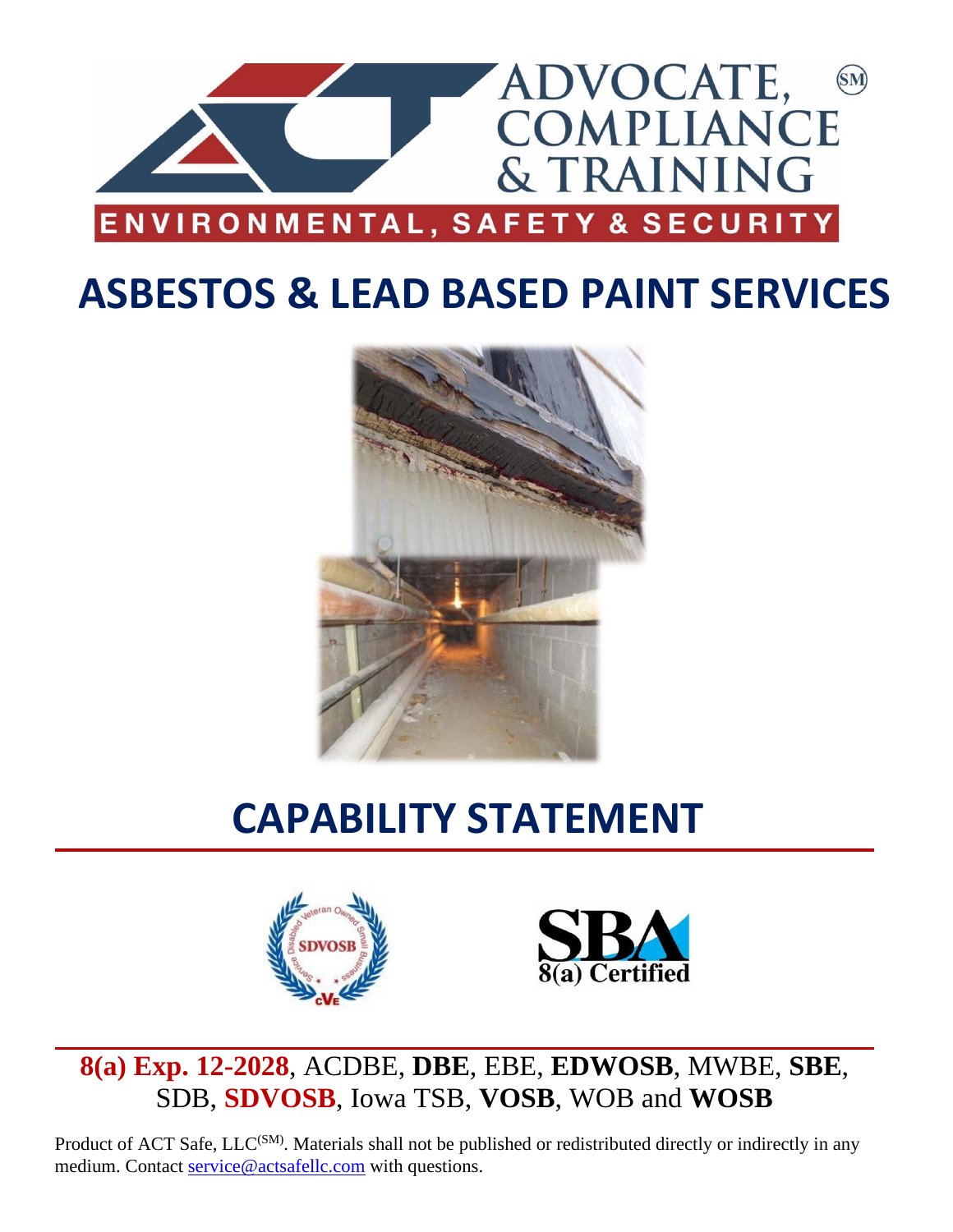

**8(a)**, ACDBE, **DBE**, EBE, **EDWSOB**, MWBE, **SBE**, SDB, **SDVOSB**, Iowa TSB, **VOSB**, WOB and **WOSB Certified Business**

*ACT provides our clients with cost effective, accurate, and timely investigation and management services for projects involving asbestos and lead-based paint. We utilize state-of-the-art x-ray fluorescence technology for quick and accurate lead-based paint inspections and have decades of experience with asbestos inspections, project designs and project management.*

ACT offers a tenured team of asbestos and lead based paint project managers and technicians. All our staff maintains requisite certification and safety training required to sample and manage asbestos and lead based paint.

### **WHO WOULD BENEFIT?**

Everyone benefits from an environment free of exposed lead-based paint and friable asbestos. Our clients that demand efficient and timely asbestos and lead based paint inspection services include construction contractors, municipalities, developers, and engineering firms. Many municipalities are responsible for U.S. Department of Housing and Urban Development (HUD) funded lead-based paint inspection and remediation programs. ACT's staff has extensive experience managing and implementing HUD's requirements under these programs. Additionally, numerous colleges, universities, school districts, and hospitals have benefited from ACT's comprehensive asbestos and lead based paint inventories prior to renovation and demolition projects.

### **SERVICES**

- •Municipal HUD LBP Program Management Services
- •XRF Lead Based Paint Sampling
- •Lead Based Paint Inventories
- •Lead Risk Assessment
- •Lead Based Paint Remediation Specifications
- •Lead Clearance Inspections
- •Asbestos Sampling
- •Asbestos Inventories
- •Asbestos Project Designs
- •Demolition Specs for ACM-Containing Structures
- •Air Monitoring
- •Personal Exposure Monitoring
- •Training that meets 40 CFR 763.92 and 29 CFR 1926.1101(k)(9)(ii){All State  $&$  Federal requirements}

Product of ACT Safe, LLC<sup>(SM)</sup>. Materials shall not be published or redistributed directly or indirectly in any medium. Contact [service@actsafellc.com](mailto:service@actsafellc.com) with questions.